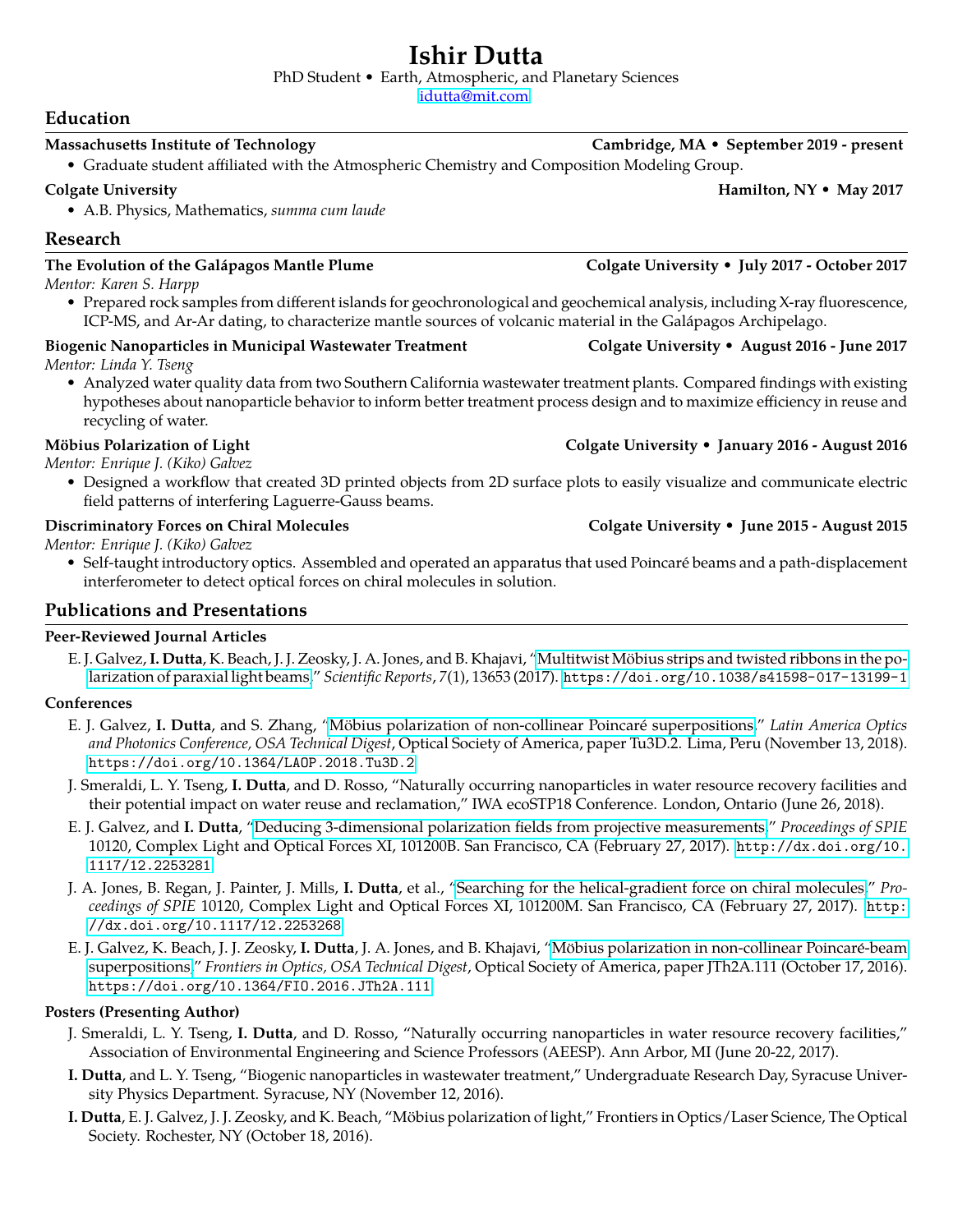### **In Process**

J. Smeraldi, L. Y. Tseng, **I. Dutta**, G. Rajagopalan, and D. Rosso, "Naturally occurring nanoparticles in biological wastewater treatment," Manuscript in preparation (2019).

# **Teaching**

### **Divisions of Natural Sciences and Social Sciences Colgate University • August 2014 - May 2017**

*Peer Tutor*

- Led weekly collaborative and one-on-one problem-solving sessions to increase student proficiency and confidence.
- Provided regular feedback to faculty about student progress and common student questions to address pacing of course.
- Assisted students in finding research opportunities and connecting with upperclassmen, faculty, and alumni.
	- **–** PHYS 131: Atoms and Waves (Fall 2014, Fall 2015, Fall 2016)
	- **–** PHYS 232: Introduction to Mechanics (Spring 2015, Spring 2016, Spring 2017)
	- **–** MATH 214: Linear Algebra (Fall 2015)
	- **–** MATH 250: Number Theory and Mathematical Reasoning (Spring 2016)
	- **–** GEOG 328: Sustainability and Natural Resources (Spring 2017) [\[Tehri Dam paper,](https://pgeproject.wordpress.com/2017/06/21/tehri-dam-in-uttarakhand-india/) Spring 2016]

### **edX Online Education Initiatives Colgate University • November 2014 - December 2015**

*Course Developer*

- Designed and implemented two innovative, online courses on the edX platform:
	- **–** [CORE 138S: Advent of the Atomic Bomb](https://edge.edx.org/courses/ColgateX/CORE138/2015_SP/about) (Spring 2015): Focused on constructing new mechanisms to increase engagement with the material and with other users, as well as building modules about atomic physics and special relativity for a general audience. [\(Peer-reviewed paper\)](http://er.educause.edu/articles/2015/11/engaging-alumni-and-students-using-online-education-technology)
	- **–** [FSEM 144: Emerging Global Challenges](https://edge.edx.org/courses/course-v1:ColgateX+BreadX+2015_Fall/about) (Fall 2015): FSEM 144 involved implementing the first-ever online course designed for children by university students taking a course designed, in turn, by an all-student team.

### **Division of Natural Sciences Colgate University • September 2013 - June 2017**

*Science Outreach Coordinator*

• Developed and conducted [demonstrations](https://www.hotungvislab.org/science-outreach-1) to explore physical phenomena ranging from rocket launches to volcanic eruptions at different levels of complexity tailored for students from Pre-K to Grade 11.

# **Awards and Honors**

### **Phi Beta Kappa National Honor Society** (May 2017)

- **Physics and Astronomy Alumni Award** (May 2017): Awarded to students majoring in physics and astronomy who have made the most significant progress in the study of their major subject and the relations of this science to other fields of learning.
- **Benton Scholar Award** (May 2017): Awarded to recognize graduating Benton Scholars who have demonstrated outstanding contributions in the areas of global awareness, leadership, and academic achievement. Scholars are invited to join upon admission to Colgate University and are high-achieving, motivated students committed to global leadership.
- **Dean's Award for Academic Excellence [Distinction]** (August 2013 May 2017): This award is presented each term to students who achieve a term grade point average of 3.30 [3.60] or higher while successfully completing at least 3.75 course hours.
- **Lila and Curtiss '25 Frank Scholarship** (2016-2017): This award recognizes academic achievement, excellent character, and promise of salutary leadership in constructive phases of American life.

### **Smith Family Scholarship** (2016-2017)

- **Sigma Pi Sigma National Physics Honor Society** (October 2016)
- **George W. Cobb Award** (April 2016): Recognition of outstanding leadership and effective influence among fellow students on campus, as well as among prospective students in developing interest in Colgate.
- **Justus '43 and Jayne Schlichting Student Research Fund** (June 2015, June 2016): Funding to conduct student-initiated research over the summer.
- **Charles A. Dana Scholar** (April 2015): Selected in recognition of superior academic achievement as well as demonstrated leadership in the college community.
- **Elizabeth and Michael Klein '80 Endowed Scholarship Fund** (2014-2016)
- **Phi Eta Sigma National Academic Honor Society** (November 2014)

**Dodge Prize** (April 2014): Awarded to the two students who achieve the highest academic record during their first year.